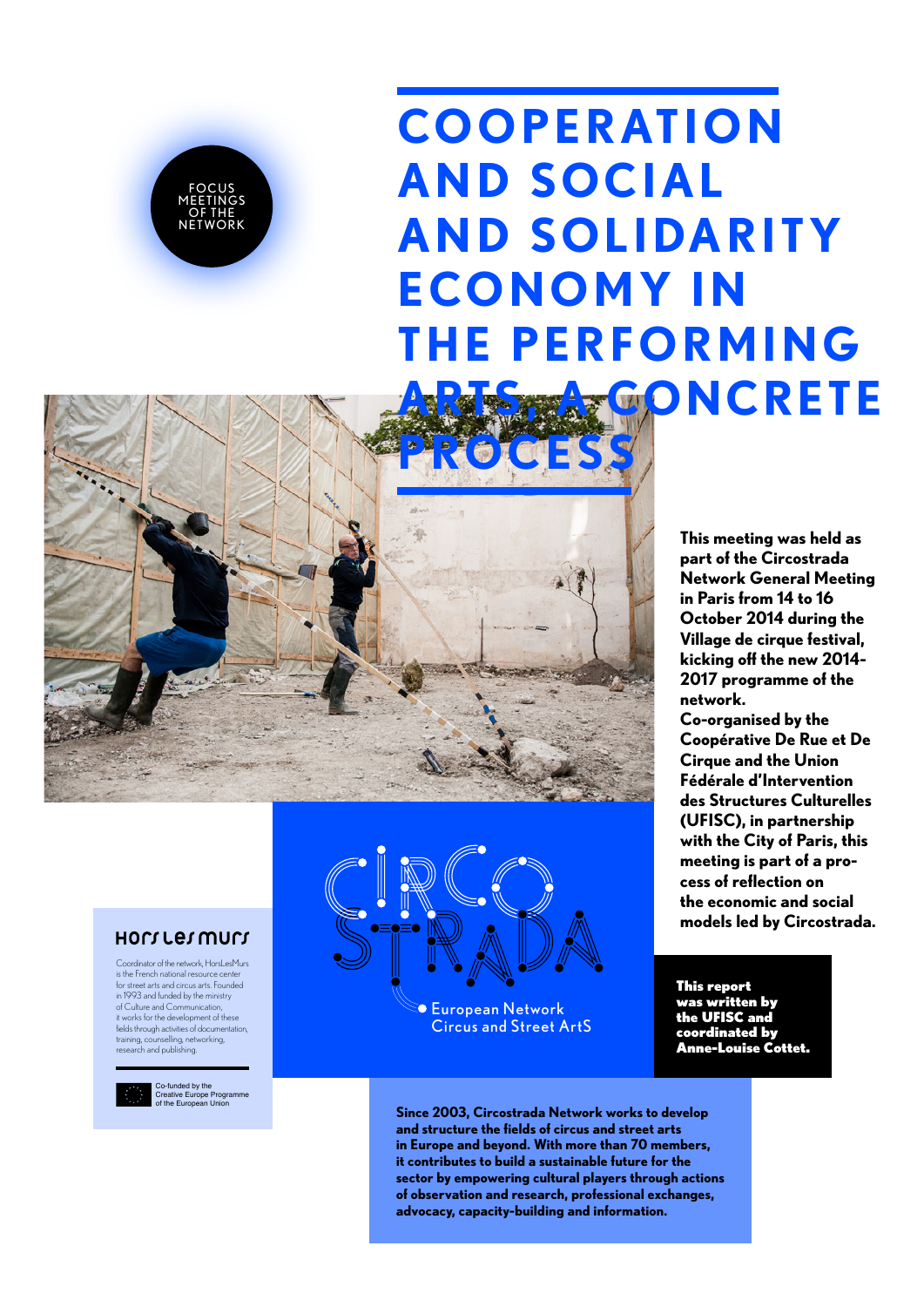### **EDITORIAL**

As territorial dynamics are being rewritten and social and cultural practices are changing in an increasingly European and globalised context, artistic and cultural projects are developing new cooperative approaches. These diverse initiatives help defend cultural diversity and fundamental rights. New partnership schemes are emerging in an effort to pursue a social and solidarity economy model. These include non-profit collectives, territorial economic cooperation clusters and cooperatives. These movements are working to define other forms of action, with cultural issues seen as a public-interest focus.

**What kinds of partnerships can be developed with local stakeholders (universities, public authorities, businesses, social actors, etc.) and citizens? What kind of social and cultural economy can be built in today's European context?**

150 people from a number of European countries and around Paris attended the morning meeting. It provided **a platform to relate theoretical input and perspectives drawn from experience gained in France and the rest of Europe.** In this way, the challenges and processes involved in driving cultural, economic and territorial development and cooperative movements were discussed.

### **PARTNERS**

#### **UFISC**

The *UFISC (Union Fédérale d'Intervention des Structures Culturelles)* is a federation of 15 performing and visual arts organisations. It represents organisations that develop a range of activities throughout France (creation, distribution, support for artistic practices, etc.) It is driven by its manifesto, "For different art and

#### **Coopérative De Rue et De Cirque (2r2c)**

*De Rue et de Cirque* is a cooperative that offers production and artistic distribution support in circus and street arts in Paris and the Ile de France region. Performances are held in different neighbourhoods in the spring and autumn each year. Besides the need to provide long-term street arts programming that goes beyond an event-focused approach, 2r2c supports creative circus arts and companies that choose to perform under the

#### **Circostrada**

Circostrada is the European network for circus and street arts dedicated to information, observation and professional exchange. Its 2014-2017 project supported by the European Commisculture economy" and defends the key role of arts and culture in society, based on the principles of artistic and cultural diversity and individual rights. UFISC's mission is to support private non-profit artistic and cultural initiatives and help them achieve recognition. www.ufisc.org

big-top at the *Village de Cirque* festival. 2r2c thus helps bring street arts, contemporary circus, theatre, puppet, dance and musical performances and other installations to public spaces throughout Paris and France. This mobility is made possible with the support they receive from partnerships with other cultural institutions and organisations. www.2r2c.coop

sion via the Creative Europe programme focuses notably on the changing economic and social models in these sectors. www.circostrada.org



The European Commission support for the production of this publication does not constitute an endorsement of the contents which reflects the views only of the authors,<br>and the Commission cannot be held responsible for any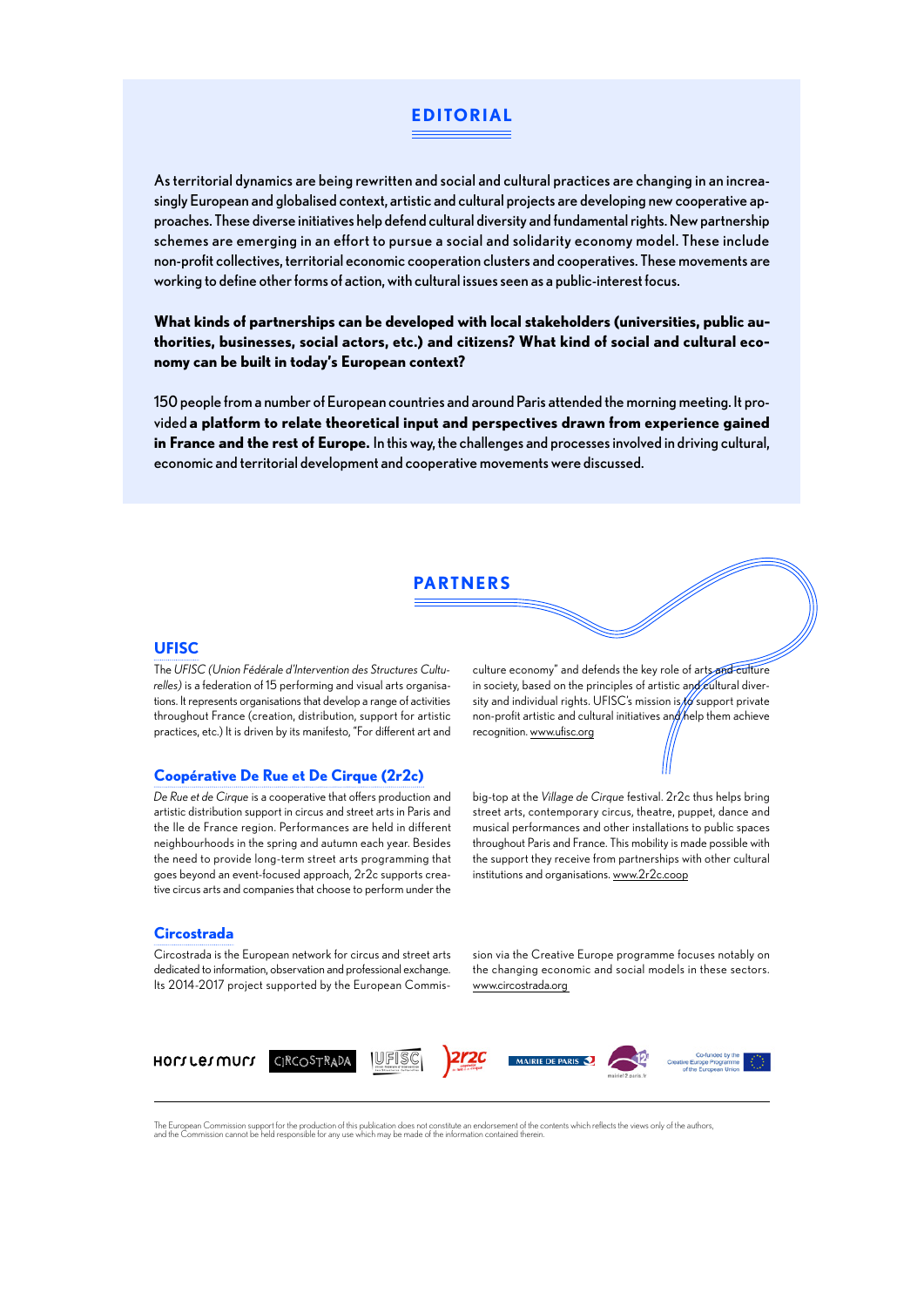### **CONTENTS**

**The Role of the Social and Solidarity Economy (SSE) and Social Innovation in the European Agenda, by Laurent FRAISSE, associate member of the Lise laboratory, researcher at CRIDA and founding member of the LABO de l'ESS (Social and Solidarity Economy laboratory) 4**

• The difficult task of developing a European social and solidarity economy agenda • Local initiatives pointing to a plural economy • Why are there so many different concepts across Europe? • National recognition of the social and solidarity economy unparalleled at the European level

• How can SSE be promoted within the European framework?

• Examples of European agendas to be considered for SSE

### **Experiences**

| • La Zinneke Parade, by Myriam Stoffen (Brussels, Belgium)<br>• La Fabrique des Impossibles, by Mélanie Fioleau (Paris, France) |  |
|---------------------------------------------------------------------------------------------------------------------------------|--|
|                                                                                                                                 |  |
| • The circus collective «Galapiat», by Alain Seradin (Brittany, France)                                                         |  |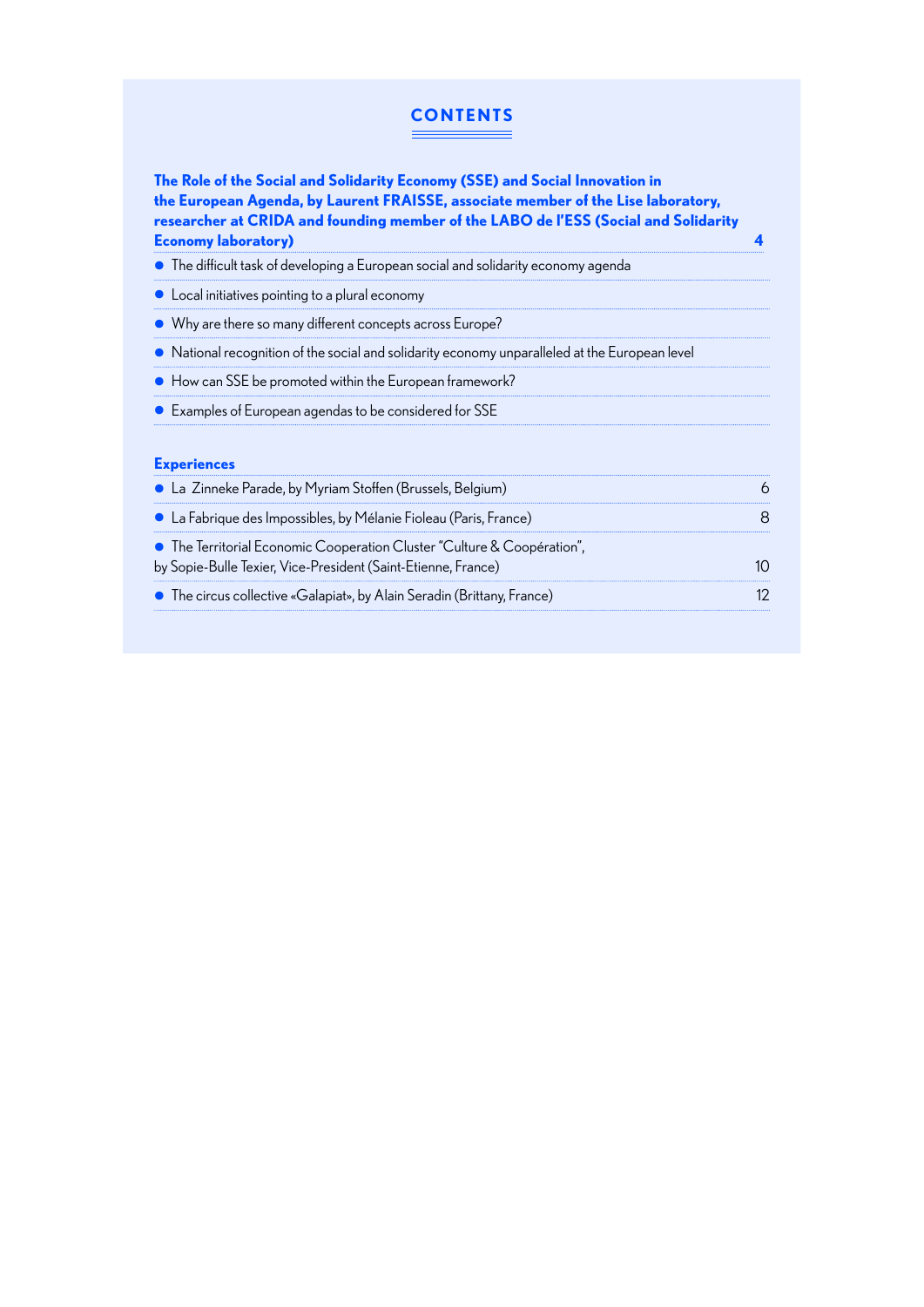## THE ROLE OF THE SOCIAL AND SOLIDARITY ECONOMY (SSE) AND SOCIAL INNOVATION IN THE EUROPEAN AGENDA

**By Laurent FRAISSE, associate**  member of the Lise<sup>1</sup> laboratory, **researcher at CRIDA<sup>2</sup> and founding member of the LABO de l'ESS (Social and Solidarity Economy laboratory)**

The first observation is the challenge of diversity. It does not just apply to social and solidarity economy and is seen in many European projects and actions. At the European level, we have to deal

with multiple languages and concepts, as well as the diverse socio-economic systems, institutional frameworks and cultural identities of Member States.

### **The difficult task of developing a European social and solidarity economy agenda**

This is the reality for the social and solidarity economy. In the past, a wide range of terminology has been used by researchers and institutions at the European level to describe what is referred to in France as "social and solidarity economy". Depending on the context and period, groups of players, public authorities and researchers have used the terms social economy, the third sector, social enterprise, solidarity economy, and non-profit sector. These terms are all related and have similar definitions yet remain distinct in their meanings.

They are used and entrenched in different national traditions and institutional processes. Therefore, depending on the country, social and solidarity economy has varying significance and does not ne-

**Depending on the country, social and solidarity economy has varying significance and does not necessarily refer to the same reality in France, Sweden, Germany or Slovenia.** 

4

cessarily refer to the same reality in France, Sweden, Germany or Slovenia. **The varying terminology describing social and solidarity economy** could be considered as a rich attribute

at the European level as it **reflects the reality of each socio-economic system on various levels**: non-profit approach and volunteer involvement for the "third sector", involvement of citizens in the economy for the "solidarity economy", collective ownership of businesses for the "social economy", and the central role of entrepreneurs and charismatic leaders for "social enterprise". However, the lack of standard terminology can also be considered as a weakness, in the sense that it **prevents the establishment on a European level of any set of long-term common demands or a lasting coalition of players that could stake out a claim for alternative economic systems**.

The absence of a concept that could bring together networks of players and businesses, local and national public authorities, and research communities partly explains the need to create a long-term European social and solidarity economy agenda.

1 *Laboratoire interdisciplinaire pour la sociologie économique* (Interdisciplinary laboratory for economic sociology)

2 *Centre de Recherche et d'Information sur la Démocratie et L'Autonomie* (Centre for research and information on democracy and autonomy)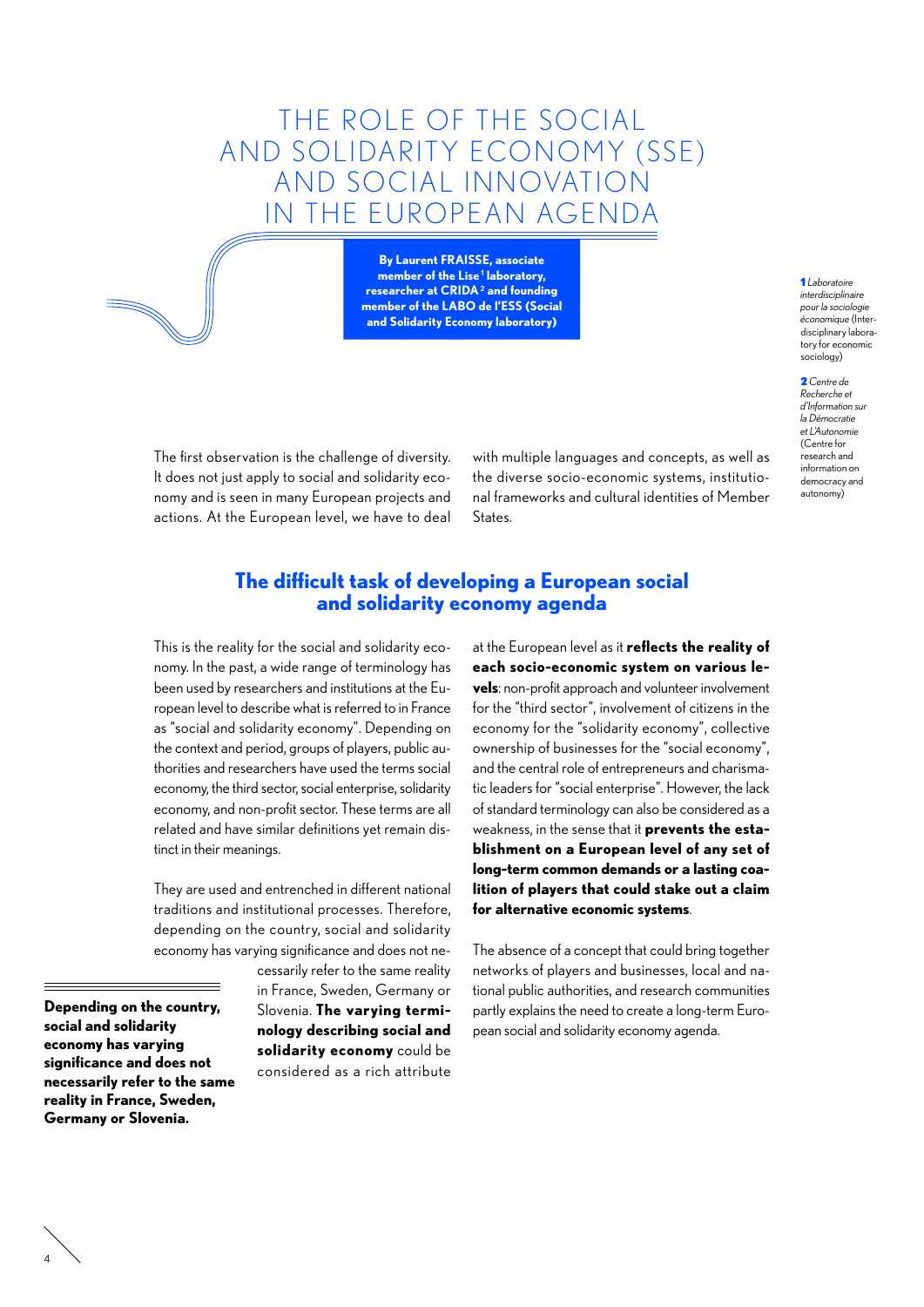### **Local initiatives pointing to a plural economy**

Nevertheless, there are numerous socio-economic initiatives in Europe that demonstrate the existence of a plural economy. These grassroots economic initiatives are not-for-profit actions, non-capitalistic enterprises, and general interest services that are not publicly or government managed. They are entrepreneurial and citizen-initiated actions that produce and distribute goods and services according to their own unique economic procedures.

Beyond the diverse terminology in Europe, **social and solidarity economy initiatives and enterprises raise the question of recognising a plural economy in Europe**. In reality, a mixed and plural economic approach is required to understand and recognise your initiatives.

What is a plural economy? The concept can be broken down from the micro- to macro-economic level.

In terms of the economic behaviour of players, plural economy means that there are **a wide range of motivations behind the production and** 

**What is a plural economy?**

**distribution of goods and services** that are not limited to a merely self-interest action or optimisation-focussed rationale. To give a

common example, many artistic and cultural initiatives are promoted without profit in mind.

At the organisational level, plural economy refers to the fact that there are **numerous forms of enterprises** and that private business is not the only legitimate model. It should also be underlined that numerous initiatives use **different resources that are not generated primarily from the sale of goods and services on the market**. These can be non-market resources and come in the form of public funding and private grants (foundations). Resources may also be nonmonetary, relying on volunteer involvement or user participation. Many arts and culture initiatives rely on an economic tripod of "ticket sales, grant funding, and volunteers".

The plural economy also takes into account **a variety of nonmarket ways of allocating resources, which include redistribution and reciprocity**. Creating and distributing added value does not necessarily require competition. It can also be based on dialogue and cooperation between economic players, for instance, throughout the entire sector (producers, distributors, and consumers) in order to achieve more equitable compromises.

Finally, the plural economy relies on **a diverse range of wealth indicators to better assess human well-being without focussing solely on growth and competitiveness**. With the plural economy approach, it is important to take into account other economic forms, regardless of the terminology (social economy, social enterprise, third sector, etc.).

The problem is that it is very difficult to gain recognition of these multiple economic systems at the European level, which tends to think in a binary approach that separates the economic sector (which is a European prerogative, the Single Market and competition) from the social sector, which falls under the responsibility of Member States. Furthermore, the new European strategy, Europe 2020, focuses more on growth and competitiveness. It is therefore difficult to obtain recognition of the hybrid nature of the plural economy, which is based on redistribution and regulation.

— continued page 7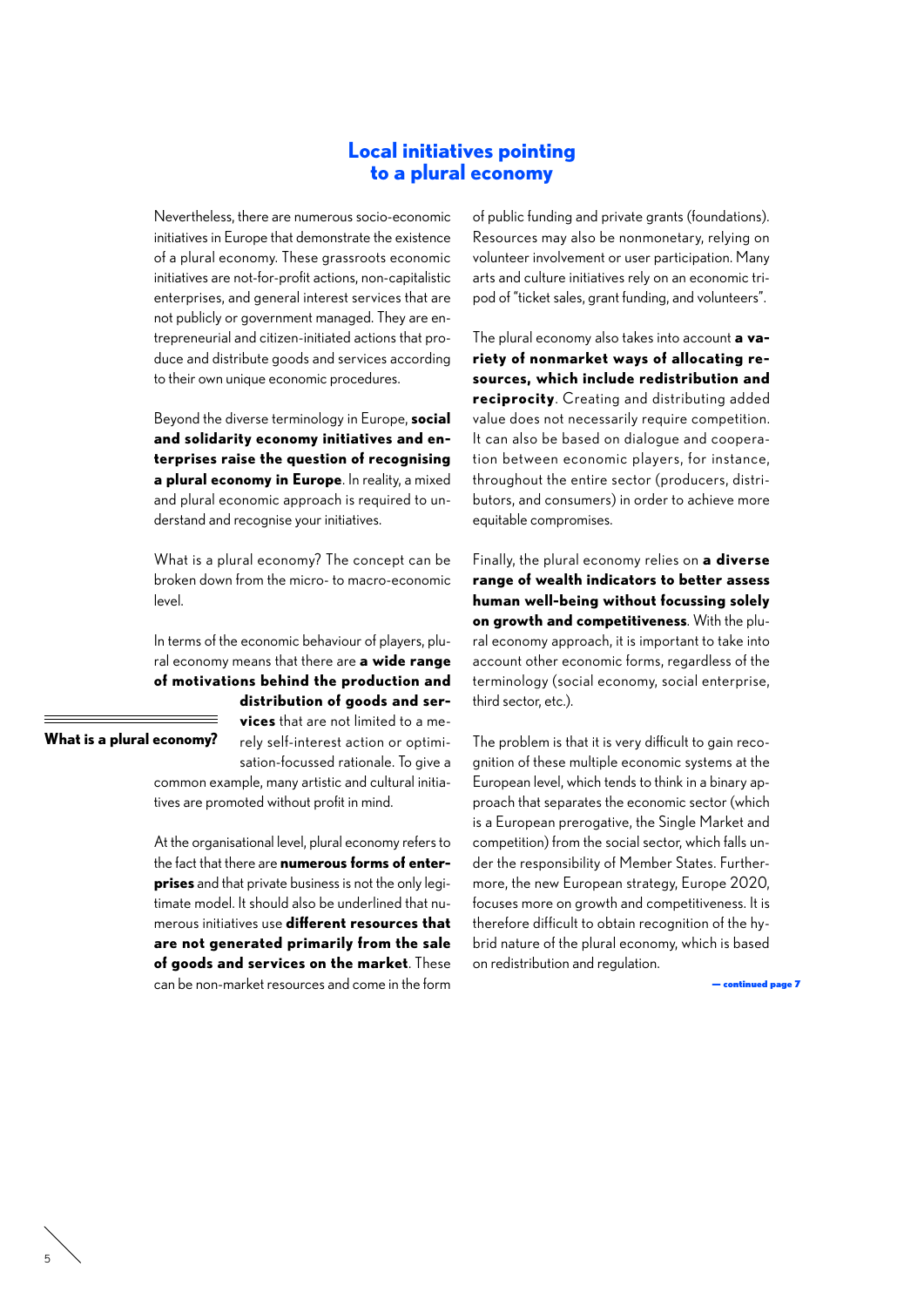## THE ZINNEKE PARADE

**By Myriam Stoffen (Brussels, Belgium)**

### **The initiative**

La Zinneke is a contemporary urban, creative and artistic parade developed from long-term collaboration between residents, associations, schools and artists from various neighbourhoods in Brussels and elsewhere. The event is a cooperative and creative process focused on creating artistic and social synergy between residents, associations, schools and artists from around Brussels and beyond. The culminating point is the highly colourful Parade. It is a "collective creation", where partners from highly diverse backgrounds come together under the same philosophy and belief to promote the multicultural identity of Brussels in all its diversity, in an outright pageant that moves through the entire city.

Public spaces in Brussels' neighbourhoods and downtown are flooded with people as the Zinneke Parade lets them they take over their city for a brief moment in time. In doing so, the project aims to make culture more accessible and create an event that Brussels can call its own while incorporating a surprising international influence. All of this with sustainable urban development in mind.

## **Selected quote**

 "The project was born out of a need to react to a number of issues, such as coexistence, the fight against poverty and increasing vulnerability. This became the basis for our desire to develop a project that would create ties and get people to cross paths and interconnect. In creating the biennial, our

**"To strengthen new partnerships"** *Myriam Stoffen* goal was to strengthen new partnerships and look beyond the borders of territories, institutions, schools, informal networks and neighbourhood initiatives.

**We wanted to work on several levels to develop connections between things that aren't connected enough in life by co-creating the broadest possible artistic checkerboard that would bring people who don't normally work together.** Each Zinneke project works on this diversity and hybridi-

sation, but we know it will take time. That is the great challenge of Zinneke, creating opportunities to work together in workshops and experiment with cooperation to co-produce shows. With the biennial, the street becomes a place for expression that fuels the dynamics with the city's other players. Everyone is co-creator, making each of the projects unique and different, part of a collective work…"

For more information

www.zinneke.org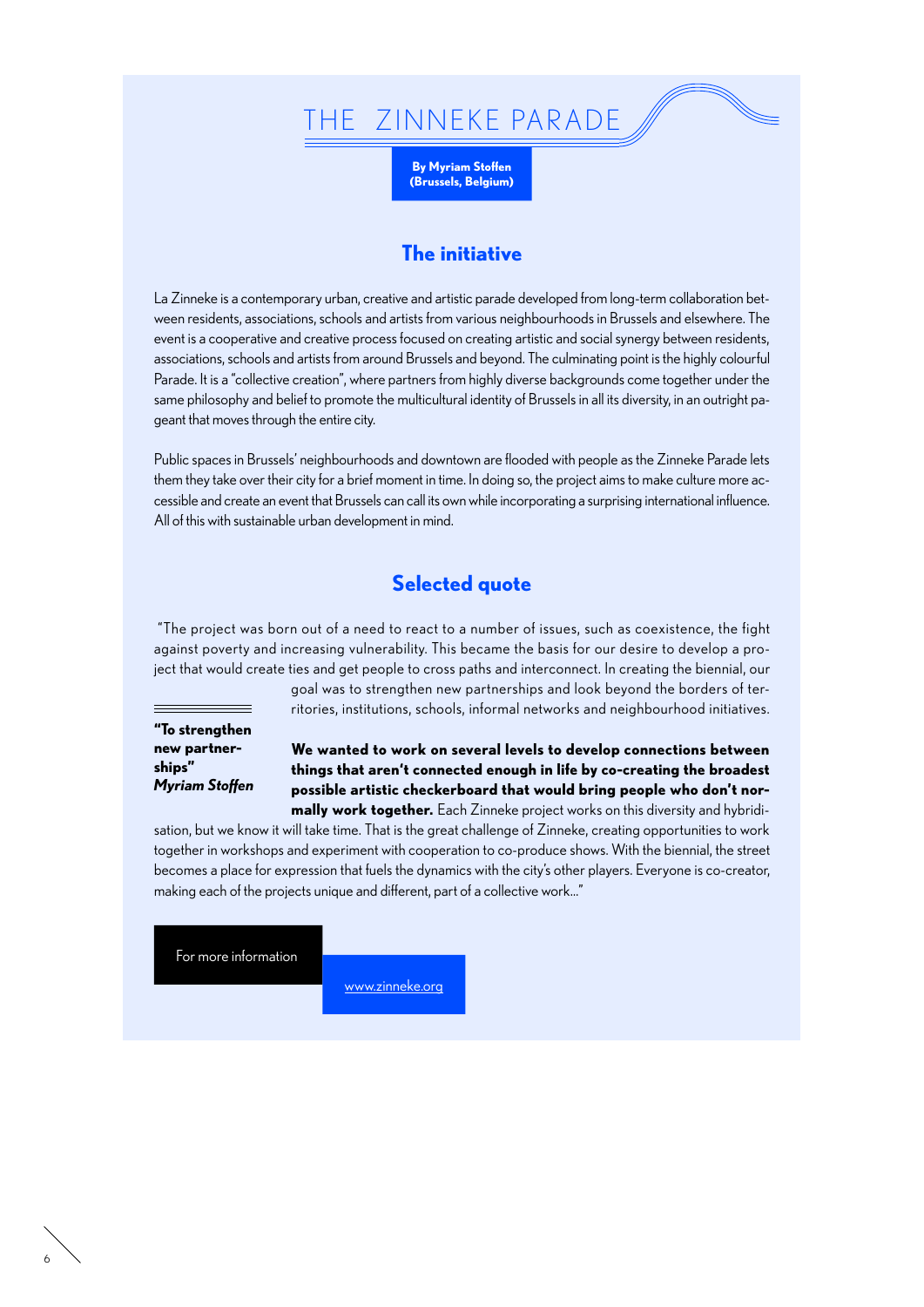### **Why are there so many different concepts across Europe?**

The first reason is linked to the history of Member States. For instance, many countries formerly governed under authoritarian regimes have had a hard time gaining recognition of the civil society-based economy because it has often been perceived as challenging the political authority. It has taken several decades to build a voluntary sector capable of managing services in countries with recent democracies, such as Spain and Portugal. It has also been an uphill battle in overcoming negative connotations associated with cooperatives and generally all collective enterprises in former communist states in Central and Eastern Europe.

Diversity also results from differing legislative and legal frameworks. For example, associations in France have a status that allows them to manage economic activities and employ staff. This is not the case in other countries, where associations are primarily volunteer-run organisations that represent the public and advocate for rights. Differing welfare state models are also a factor. In countries like France, Germany and Belgium, where the corporatist model is used, non-profit organisations have traditionally played an important role in creating and managing social services. In the universalist model of Scandinavian countries, this role is placed under the responsibility of the public sector, while non-profit organisations mainly act in a representative, advocacy and negotiating capacity. As a result, there are diverging conceptions of social Europe.

**While some are proponents of a more social, cultural and democratic Europe which makes plenty of space for socially-driven economic initiatives, others believe that local, social, and cultural affairs should remain under the jurisdiction of national and local governments without working towards a European standard that would potentially function as a lowest common denominator.**

### **National recognition of the social and solidarity economy unparalleled at the European level**

In recent years, France and Spain have passed le-

 **In recent years, France and Spain have passed legislation recognising the social and solidarity economy.** 

gislation recognising the social and solidarity economy. In other member countries, recognition has sometimes come about in less cross-sectoral ways through specific models or statuses (social enterprise in the United Kingdom), or within more sector-spe-

cific fields (non-profit health and social organisations in Germany). At the European level, Jacques Delors played an instrumental role in obtaining recognition in the 80s and 90s with a Directorate-General for Social Economy and support for local and cultural initiatives.

Nevertheless, despite different attempts, the French approach to the social and solidarity economy has gained little headway at the European level. Within the institutional triangle of the European Commission, the Council of the European Union, and the European Parliament, the social and solidarity economy has gone virtually unnoticed. An intergroup in the European Parliament produces a report in favour of developing SSE from time to time. However without a Commissioner or Directorate-General within the Commission, the subject rarely appears on the agenda of the Council of Europe.

— continued page 9

7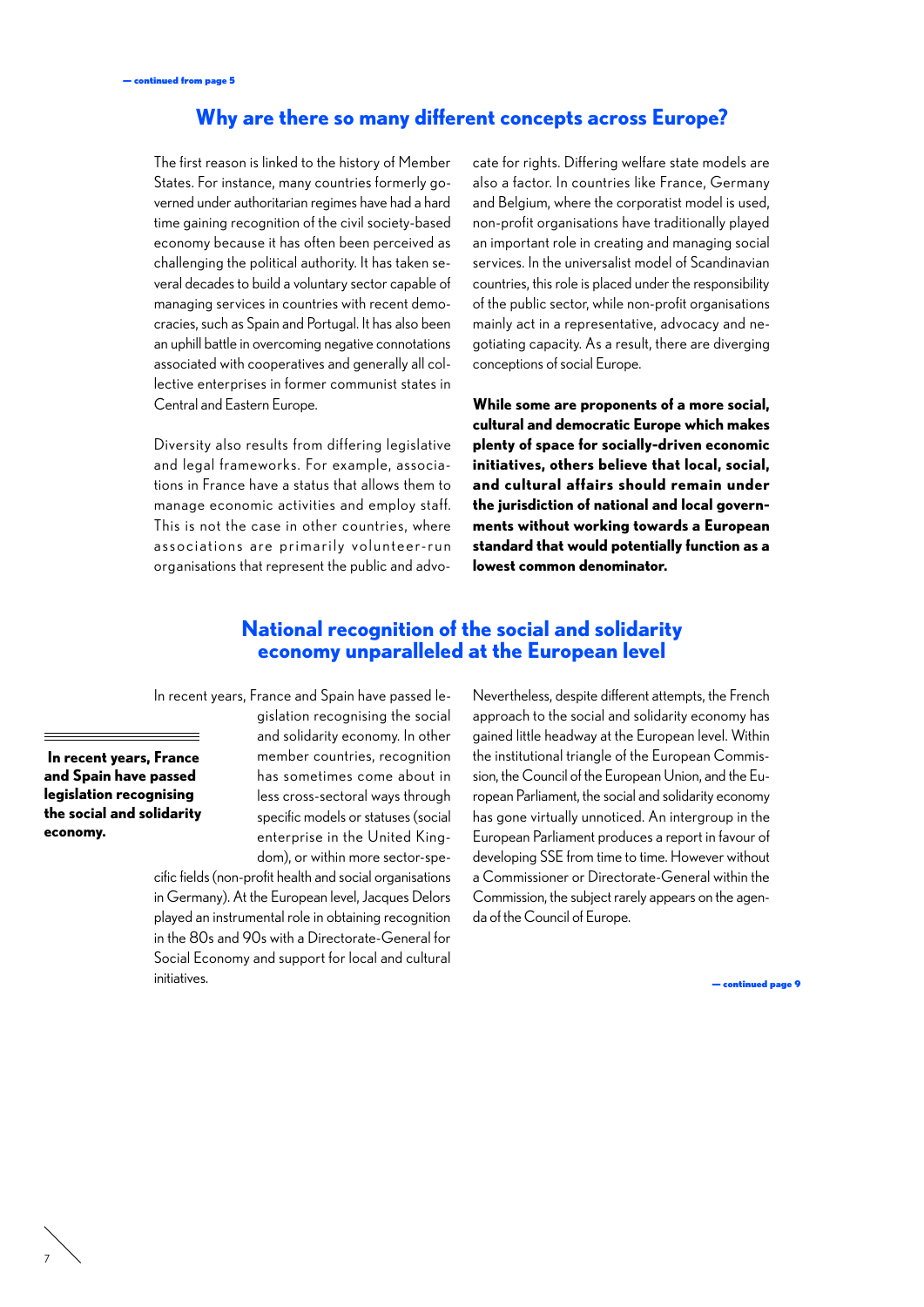## LA FABRIQUE DES IMPOSSIBLES

**By Mélanie Fioleau (Paris, France)**

### **The initiative**

La Fabrique des Impossibles is a cultural association in Paris, founded in 2010 and made up of a **group of professionals** from various backgrounds. It coordinates the development of **collective and participative cultural projects** that examine the concepts of **community and public space**. Every two years, the association mobilises its network to organise the artistic parade, "Rêvons Rue". The project is the outcome of several months of workshops and meetings in Paris and Seine-Saint-Denis. Dozens of associations, collectives, artists and residents work together to create an artistic project for the public space.

"Rêvons Rue" offers a chance to look closer at co-development, sharing know-how and skills and the role of art in the city. With these projects, culture is to be understood in its broadest sense and its ability to **create community** and ties. The goal is to look at specific local issues and examine them through the creation of collective artistic projects. The association works with a diverse group of individuals, artists and associations from France and the rest of Europe to develop a project that is as fair, open and accessible as possible.

## **Selected quote**

"With La Fabrique we create a form of wealth that isn't defined in economic terms. It is rooted in knowledge of the local area, sharing, cooperation, solidarity and citizen involvement. Our work cannot be put into numbers or financial terms. It is based on social ties, reciprocity and values. We are therefore closely in tune with the values of the social and solidarity economy but not much with the entrepreneurial approach than Europe currently offers…"

For more information

8

www.lafabriquedesimpossibles.com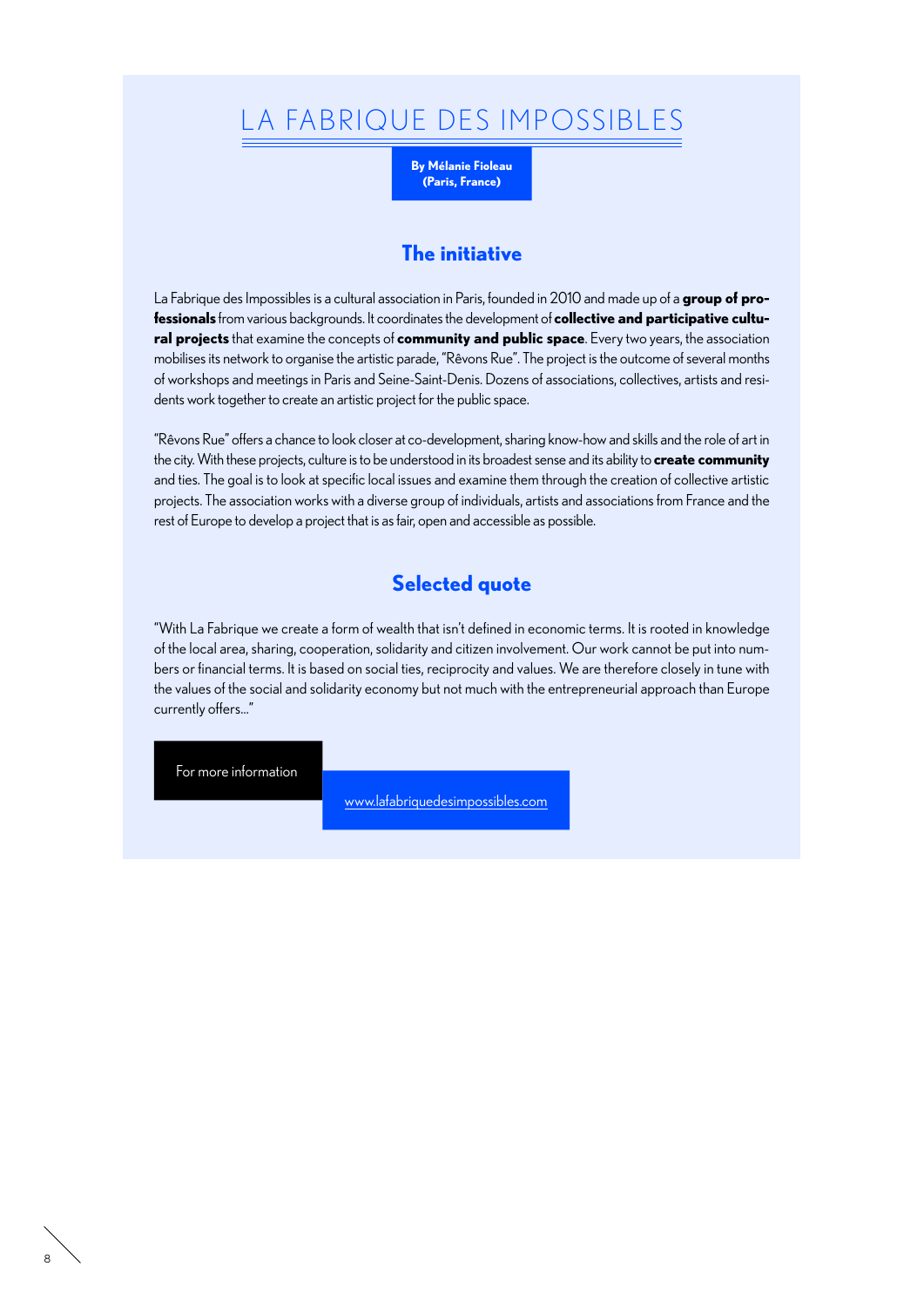### **How can SSE be promoted within the European framework?**

Although getting European institutions to recognise the specific features of the social and solidarity economy is a complicated task, the door remains open to experimenting, taking action and promoting SSE in the framework of certain European policies. Many SSE initiatives and enterprises, including those in the artistic and cultural sector, are backed by European programmes (the European Social Fund, the European Regional Development Fund, etc.).

To gain recognition of the social and solidarity economy, many stakeholders have concentrated lobbying efforts on thematic agendas and have even opposed the consequences of a number of directives affecting non-profit organisations that modify and impact funding systems. These players (national networks, federations) act as watchdogs and lobbyists, and as an interface with national frameworks, government funding, social services and the implementation of the Services Directive.

This creates **real civil and citizen dialogue around the implementation of these agendas**. Structural funds also exist under the European social and territorial economic cohesion policy and the various regional programmes within the EU. Other European programmes (micro-finance, Creative Europe, social innovation) can bring awareness of other economic approaches and present opportunities for networking and joint innovation. EU programmes create opportunities for social and solidarity economy stakeholders to get involved and develop new ways of working that foster civil and participative dialogue at the Community level.

### **Examples of European agendas to be considered for SSE**

Firstly, the Services Directive<sup>3</sup> agenda and general interest social services agenda<sup>4</sup> pursuant to the Services Directive. It is interesting to see that transcription of this directive into the regulatory frameworks of Member States does not have the same consequences on funding and contracting methods (e.g. for non-profit organisations) from one country to the next. In Europe, the different social services regulations and funding programmes increase public procurement and competition in some countries, while the principle of subsidy-based funding is perpetuated in others.

Secondly, the social enterprise and social innovation agenda : Innovation was placed on the agenda in 2009 with the desire to promote new ideas, services, organisational methods, and funding solutions to improve the response to unmet social needs in a period of economic crisis. The challenge will be what social innovation approaches and actions will actually be promoted. How do local players capitalise on innovation and even alter it to come up with content that caters specifically to their concerns and realities? There are many ways of understanding social innovation across Europe that vary depen-

ding on different coalitions of stakeholders, political leaders, and researchers. One approach sees social innovation as social aspects combined with technological innovation and the various factors for success. Another approach views social innovation as organisational and institutional aims and processes that can meet human needs that are not covered by the market or the State. Finally, yet ano-

ther approach considers that social innovation is not only a functional and supplementary response to social needs, but also has a critical impact and seeks to change society. De-

### **There are many ways of understanding social innovation across Europe.**

pending on how actors interpret social innovation, they can bring concrete content to often ambivalent European programme themes.

However, although these thematic programme opportunities can be conducive to experimenting with alternative ways of producing and distributing goods and services at the local level, they are bound by a stringent institutional framework that struggles to recognise the plurality of economic principles and systems at the European level.

**3** Directive 2006/123/EC of the European Parliament and of the Council of 12 December 2006 on services in the internal market 2006/123/CE (Official Journal L 376 of 27.12.2006)

4 http://ec.europa. eu/social/main.jsp? catId=1022&langId=fr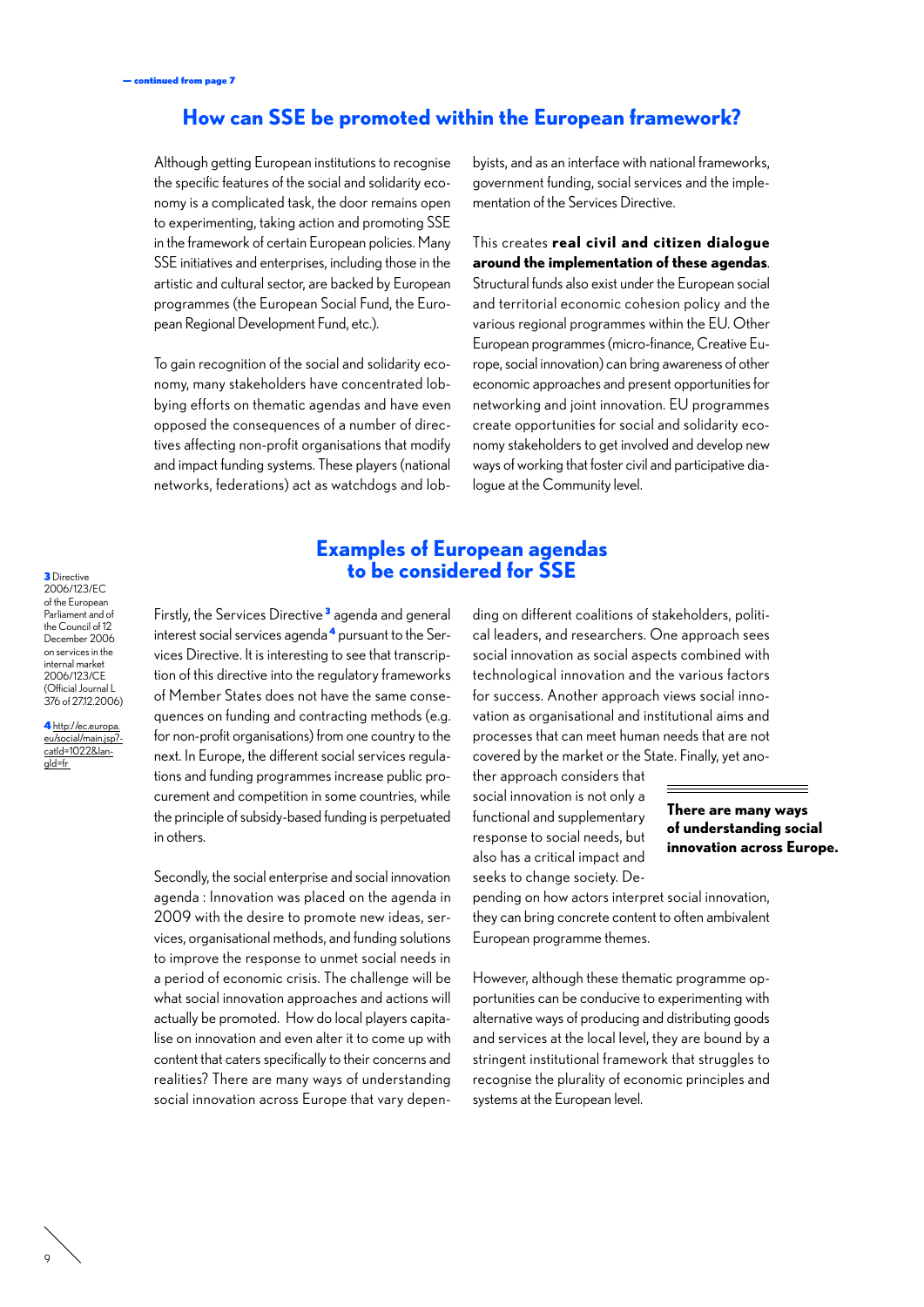## THE TERRITORIAL E CONOMIC COOPERATION CLUSTER CULTURE & COOPÉRATION

**By Sophie Bulle Texier, vice présidente (Saint Etienne, France)**

### **The initiative**

This federation of cultural cooperative enterprises and non-profit organisations in the urban agglomeration of Saint-Etienne has an annual turnover of more than €3 million, employs 50 people and 250 temporary entertainment workers, and is run by several hundred members, administrators and volunteers.

The roots of "Culture & Coopération" in Saint-Etienne date back to the 2000s with several flagship projects, including creating a contemporary music concert venue and taking over an art-house cinema. Other projects and initiatives in the agglomeration create opportunities for the same players to work together, experiment, and share their know-how and expertise. In 2010, fifteen businesses and non-profit organisations launched a project to structure and formalize existing cooperation practices: Le Fil (contemporary music concert venue), Yes High Tech (sound and light company), Le France (art-house cinema), Le Remue-Méninges (arts cafe), Les Noctambules (short film production and distribution company), CD1D (independent music producers platform), La Fabrique (community arts centre), la Baroufada (percussion music company). These organisations joined together in an economic territorial cluster, and in October 2010, the "Culture & Coopération" association was born.

### **The basis of cooperation: projects, values, recognition**

These artistic and cultural organisations share common values, including solidarity, sustainable local development, an economy geared towards supporting social and community interest projects. They work towards developing an innovative local fabric of cultural projects and professionals. The goal is to continue offering a wide variety of private and independent cultural goods and services.

"Culture & Coopération" therefore has three central missions:

• Develop an offering of shared services (e.g. with the creation of a consortium working together to support management, financial control improving information systems);

**•** Support the creation of innovative activities based on a cooperative model (e.g. creation of Le Mixeur, a new creative space for digital projects and culture in the heart of the old armaments factory);

• Support professionals by mobilising resources.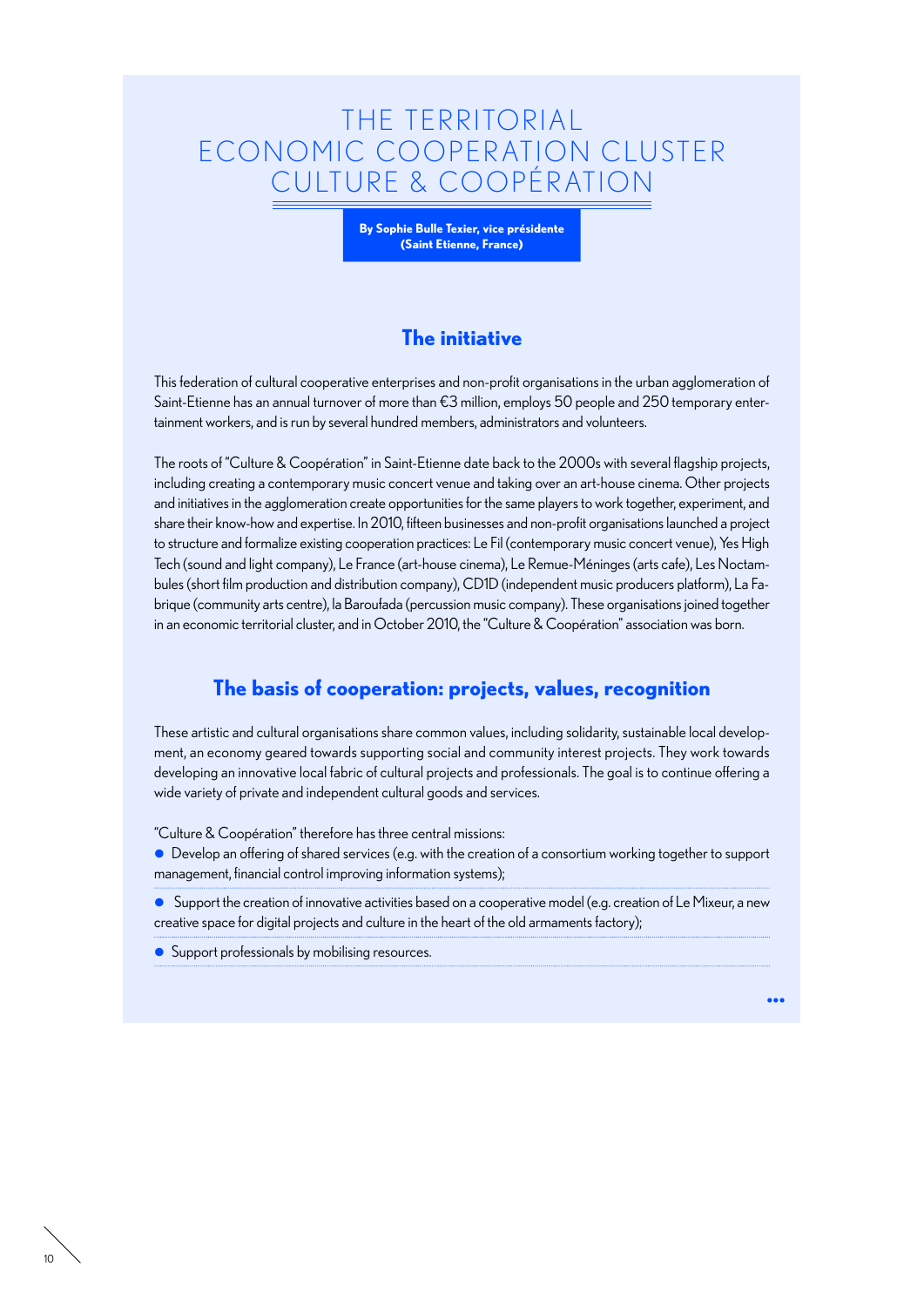### **Involvement in the initiative: local, national, and European challenges**

The initiative has a far-reaching effect that goes beyond "Culture & Coopération". In addition to its pioneering desire to test a new cooperative approach in the cultural sector, the association wishes to compare its practices and questions with cooperative clusters in other sectors and participate in developing territorial economic cooperation clusters. However there are still significant hurdles to overcome at the local level to contribute to the development of the cluster in the agglomeration, to convince public authorities and clients, and bring together members of the association and local cultural players. Volunteer work and involvement in civic service is seen as "a gradual stepping stone that helps train people".

"Culture & Coopération" is currently looking into creating an SCIC (cooperative company).

### **Selected quote**

"The aim was to not be alone in the area, to join forces and work together in synergy, and share our values. We wanted to look at our local territory from a different perspective. Several questions came to the forefront of our

**"The aim was to not be alone in the area, to join forces and work together in synergy, and share our values"** *Sophie Bulle Texier*

discussions. How do we address employment issues? How do we handle administrative issues? How are we politically, financially and collectively stronger, to lead and sustain a local collective and cultural economic development dynamic? These issues are all at the heart of the "Culture & Coopération" cluster initiative.

Cooperation cannot be decreed. It is something that has to be lived out in practice. We have had to learn how to come together, share in our failures and make mistakes. These experiments slowly enabled us to develop relationships with politicians and local governments, which has helped us to position ourselves in a new way at the local level. Diversity was key in shifting each of our points of view and our ways of

doing things: in our way of vitalising the local community, bringing projects and solidarity initiatives to life, and creating wealth."

For more information

11

culture-cooperation.org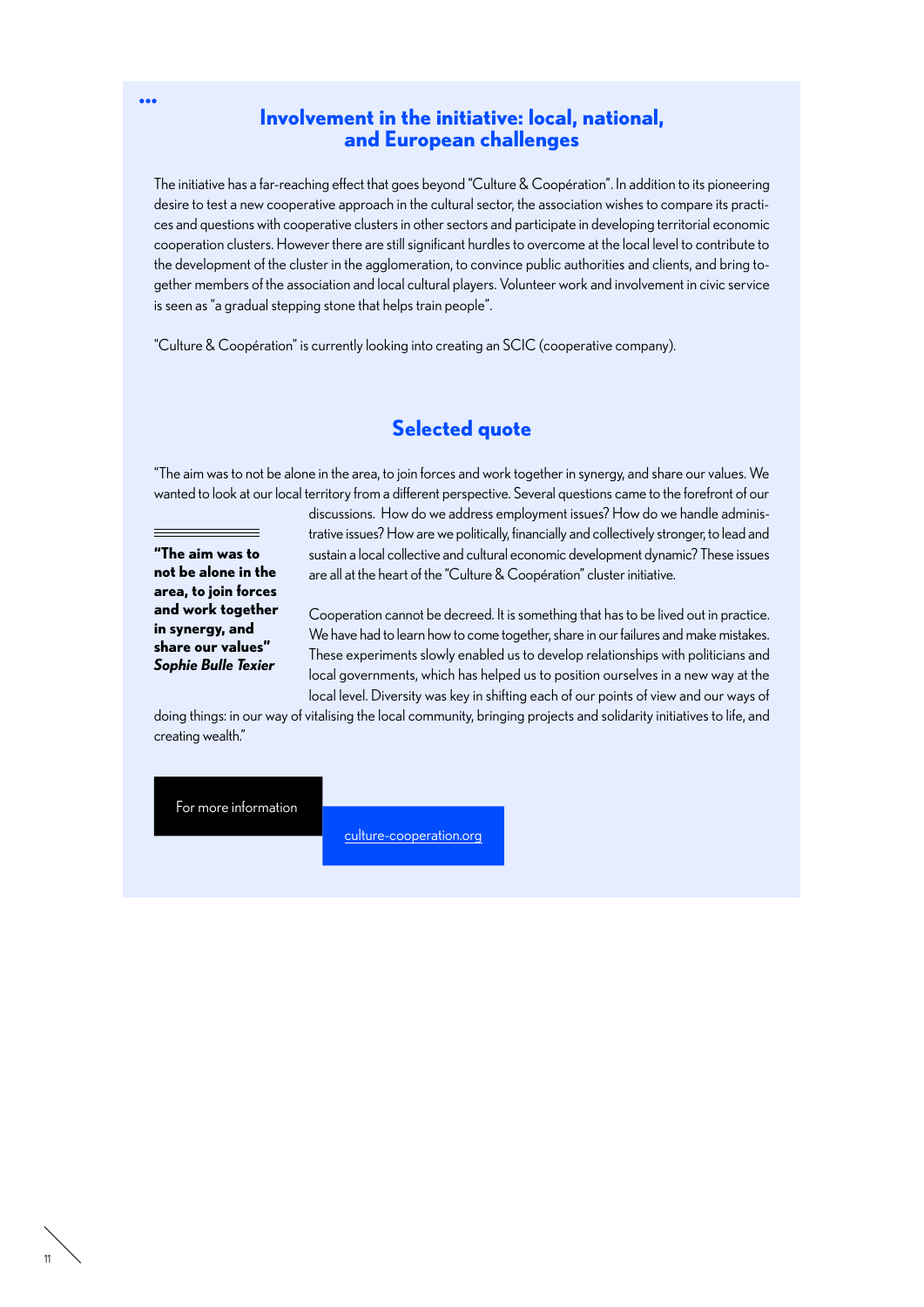## THE CIRCUS COLLECTIVE "GALAPIAT"

**By Alain Seradin (Brittany, France)** 

### **The initiative**

The Galapiat Cirque Association was founded in 2006 by a group of passionate young artists. When not touring abroad, the circus is based locally in the Côtes d'Armor area (Brittany). The founding members work on their own projects while continuing to work as part of a **teamwork-focussed and horizontal model that involves employees, volunteers and enthusiasts**. The company currently has plans to become a cooperative company (SCIC).

Key dates for the Galapiat project:

- 2006: Establishment of the association and the *Risque Zéro* show;
- 2008: Launch of the "Tant qu'il y aura des mouettes" festival (Langueux, Côte d'Armor);
- 2009: Purchase of two big-top tents, touring and first local projects in Brittany;
- 2011: Tour in Argentina and Chili. Initial reflection on the association's internal organisation and governance;

• 2014: Search for a long-term residency location to create an experimental circus. The association began looking into switching to a cooperative company (SCIC). Today, over 37,000 spectators have attended performances in Galapiat's big-top tents and the association has been involved in dozens of local projects.

**"Seminars" are held every 4 months to discuss current projects**

12

The founding members of Galapiat met while attending the French National Centre for Circus Arts (CNAC). The six young circus artists shared the same dream of developing contemporary circus creations in traditional circus conditions. *"What we wanted*  was to perform under the big-top, travel around in caravans, meet people and share *our experiences."* After graduating from the CNAC1 , these passionate young artists founded the Galapiat association in 2006 to manage their company. They created

their first show, *Risque Zér0*, whose success paved the way to recognition on the contemporary circus scene.

Unlike in a traditional association, where powers are divided between the board of trustees, the management committee and the general assembly, and where employees implement decisions, Galapiat's collective acts as a permanent decision-making general assembly. "Seminars" are held every 4 months to discuss current projects, bringing together the founding artists, associate artists, board members, volunteers, staff and other people close to the association. The Galapiat association has opted for a system where everyone is responsible for the projects to the extent of their abilities. Decisions on projects, organisational and marketing strategy are all made as a collective group.

1 *Centre National des Arts du Cirque* (National Centre for Circus Arts)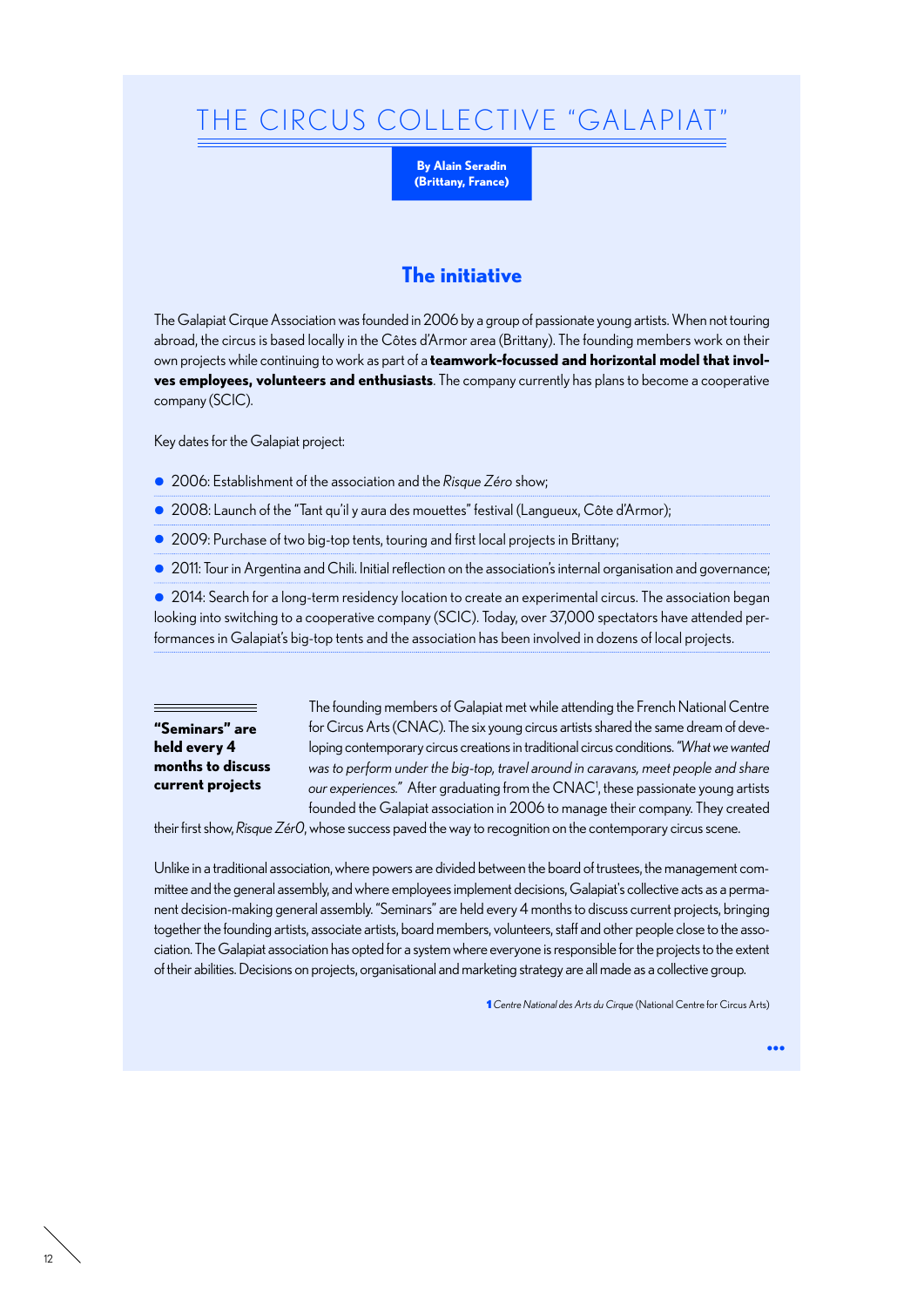## **Selected quote**

"Even when we first started out, in addition to our shows we had an educational project, teaching in schools and circus classes. Our introductory workshops enabled us to develop ties with others and share our experience. We didn't want to confine ourselves to our performances. It's given life to dozens of socio-cultural projects. The circus travels throughout Brittany, opening up the Pétaouchnok big-top to local governments and communities while offering innovative forms of art that combine circus and music. These participatory projects run for several weeks and are developed with local partners. Our desire is help create a better society. We offer something to dream about and when we're gone, our hope is that people share the dreams. It's great when they continue doing things together!"

For more information

galapiat-cirque.fr